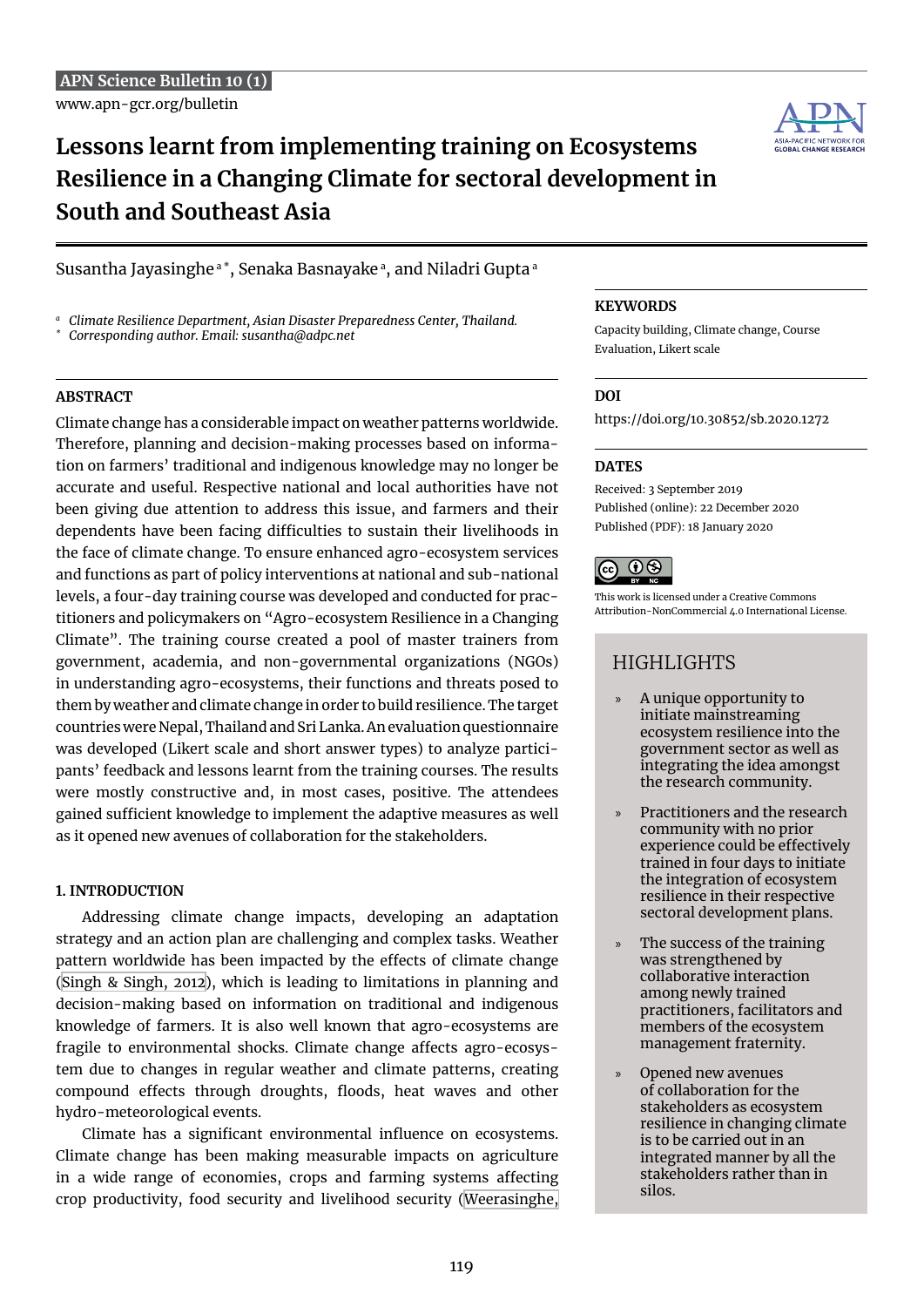[Arambepola, Rathnayake, & Nawaratne, 2014](#page-6-1)). Climate change not only affects ecosystems and species directly, but it also interacts with other human stressors such as development. Although some stressors cause only minor impacts when acting alone, their cumulative impacts may lead to dramatic ecological changes. Therefore, awareness creating through training and capacity building programmes would help study problems and addressing policy issues while also mainstreaming ecosystem resilience through effective use of climate and weather information. This would also allow strengthening interactions among the scientist and policymakers to improve policy-decision for ecosystems resilience ([Weerasinghe et al., 2014\)](#page-6-1).

Given the above, practitioners and policymakers require 1) an understanding of weather and climate and slow and rapid onset of disasters; 2) orientation towards disaster preparedness based on climate outlook. These are essential to mainstream the application of climate information and utilize adaptive technological solutions as remedial measures to improve agro-ecosystems and secure agriculture livelihoods. The purpose of the manuscript is to discuss the lessons learned and the challenges faced in carrying out the multi-country training on "Ecosystems Resilience in a Changing Climate".

## **2. Methodology**

The four-day training course was conceptualized to create awareness and build the capacity of relevant government officials and practitioners in Nepal, Sri Lanka, Thailand and Viet Nam for effective utilization of weather and climate information, and adaptive technological solutions in order to enhance agro-ecosystem resilience. As the majority of the agro-ecological systems in the four countries were rural, thus the main thrust in building resilience of rural social-ecological systems was to ensure the sustainability of livelihoods, which underwrites food security of rural communities.

The course adopted a broader paradigm where the resilience of agro-ecological systems was entwined with concepts of sustainable livelihoods and food security. It embraced a view of agro-ecosystems inclusive of land farming systems & livestock, aquaculture, fishery and forestry practices [\(FAO, 2015\)](#page-6-2) which strengthen rural livelihoods, their sustainability and diversity, and contribute to food security. It endeavoured to provide the participant with the know-how on analyzing factors that influence sustainability and resilience of agro-ecosystems and develop interventions to sustain the productivity of these systems in the face of climate change by integrating weather and climate information. The course was designed as a Training of Trainers (ToT) course to enable customization by national-level organizations to

train sub-national/provincial level officials to support long-term sustainability towards mainstreaming agro-ecosystem resilience.

One unique aspect of the four training modules developed for the course was the incorporation of experiences gathered from a development program run by the Asian Disaster Preparedness Center (ADPC). The program was conducted from 2012-2015 in the Nilwala river basin of Sri Lanka and Mekong river basin of Viet Nam with funding from Australian Aid. The focus of the program was on mainstreaming the application of climate information to enhance agro-ecosystem services and functions. The program provided the know-how on analyzing factors that influence sustainability and resilience of agro-ecosystems and develop interventions to sustain the productivity of these systems in the face of climate change by integrating weather and climate information. The field research activities of the program provided opportunities to work with farmers in real situations by rallying all the stakeholder organizations (central government, local agriculture, irrigation, meteorological authorities, University of Ruhuna, Sri Lanka and Cantho University, Viet Nam) on to a common platform, which was used to develop course material and trainer guidelines. The training course modules on "Agro-ecosystem Resilience in a Changing Climate", developed from this project, modified through a curriculum review process to suit national-level participants for the current training course. The four modules were finalized through a consultative process and underwent extensive review from external experts.

- » Module 1: Relevance of Disaster and Climate Risk Management for Sustainability of Social-Ecological Systems: This module introduced basic terminology of disaster risk management, climate change science and impacts of climate-related disasters in the agriculture sector. It also described the agro-ecosystem as a social-ecological system, and ecosystem-based approaches (EBA) are required to build their resilience.
- » Module 2: Generation and Application of Weather and Climate-Related Information: This Module provided a discussion of climate information generation, their dissemination and potential applications to build the resilience of agro-ecosystems.
- » Module 3: Planning for Vulnerability Reduction and Resilience Building of Agro-ecosystems: This Module provided background information for project formulation using accepted approaches and tools including Theory of Change, Log frame Analysis, Multicriteria analysis, and others. This formed the basis for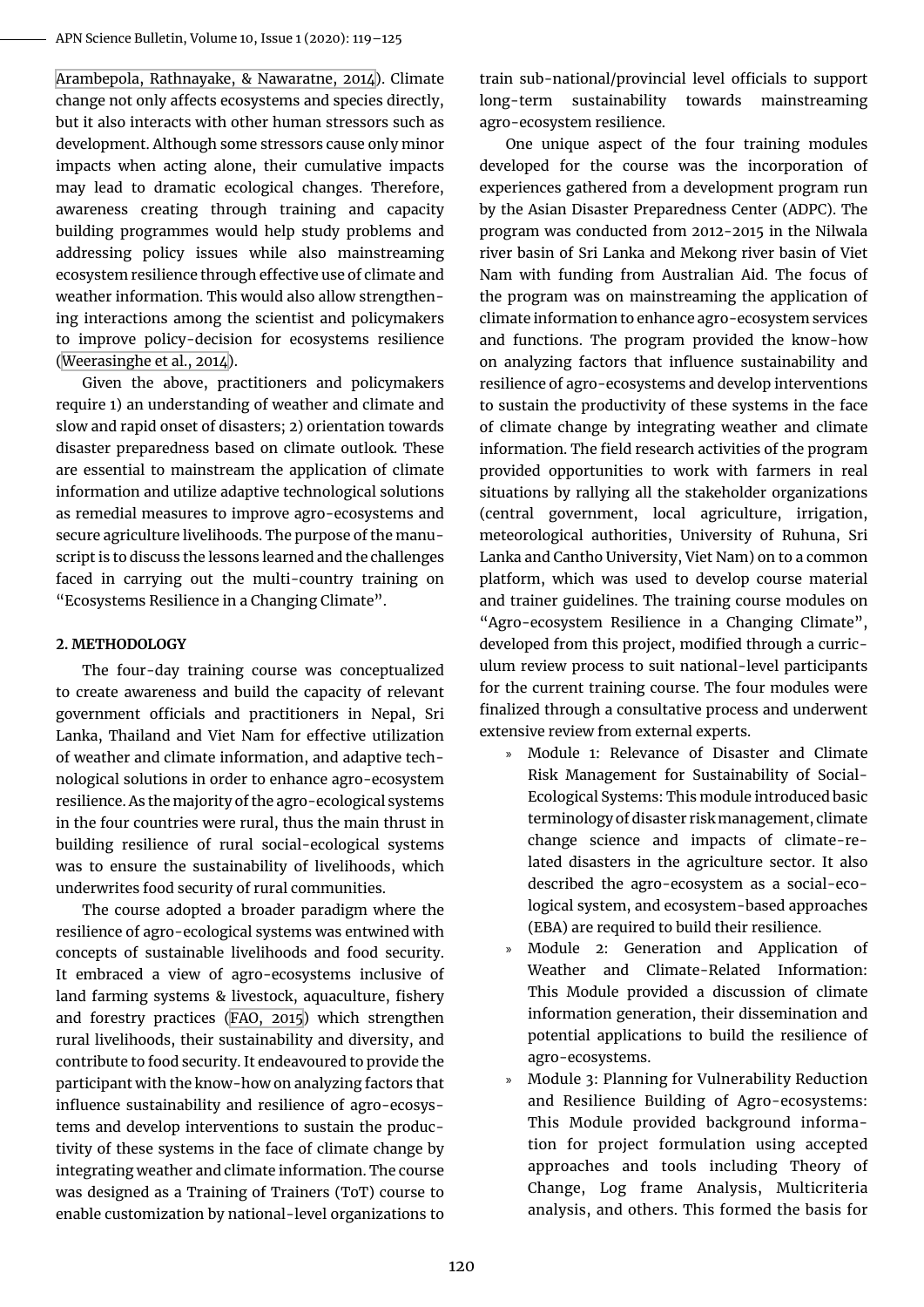the scenario-based group work.

» Module 4: Synthesis of Learnings through a Scenario-Based Exercise: During this module, participants applied their learnings from previous modules to develop a climate resilience strategy based on a given scenario suitable for their respective country.

The training course was designed, and materials prepared, taking into consideration the following:

- 1. Limited focus of training on agricultural techniques, which often neglects the relevant principles of the environment such as recycling, enhancement of natural processes, and the synergy between various elements;
- 2. Limited availability of good, experienced trainers in terms of content, training methods, approaches and skills;
- 3. Poor documentation of training experiences;
- 4. Limited availability of relevant training materials;
- 5. Lack of participatory training and extension approach combining environmental education and agriculture;

6. Limited exchange of training information between environment and agriculture trainers

The first three training courses were conducted in Ho Chi Minh City, Viet Nam from 29 May to 01 June 2017; Colombo, Sri Lanka from 12-15 June 2017 and Phetchaburi, Thailand from 27-30 March 2018. the fourth training course was conducted at Kathmandu, Nepal from 5-8 June 2018 and the final course was conducted in Chilaw, Sri Lanka from 27-30 May 2019. The training course constituted lecture-based classes, case study screening on building the resilience of an agro-ecosystem, group work on weather and climate information dissemination, theory of change, logical frame analysis, multi-criteria analysis, cost-benefit analysis and country-specific scenario-based exercises. Through this course, the participants had greater opportunities to interact with facilitators and exchange their experiences, views and ideas throughout the course and during their presentations.

Towards the end of each training course, an evaluation questionnaire was provided to each of the participants. The anonymous questionnaire enabled

| <b>Evaluation topic</b>                           | Question<br><b>Number</b> | Question                                                                                                                         | Response Type     |
|---------------------------------------------------|---------------------------|----------------------------------------------------------------------------------------------------------------------------------|-------------------|
| Overall Course<br>Evaluation                      | Q1                        | How much did you learn from the course?                                                                                          | Likert-type scale |
|                                                   | Q2                        | What are the other subjects that should be added to the course?                                                                  | Short answer      |
|                                                   | Q <sub>3</sub>            | What are the subjects that should be removed from the course?                                                                    | Short answer      |
| <b>Time Allocation</b>                            | Q4                        | <b>Theoretical Content</b>                                                                                                       | Likert-type scale |
|                                                   |                           | <b>Group Activities</b>                                                                                                          | Likert-type scale |
|                                                   |                           | <b>Group Discussion</b>                                                                                                          | Likert-type scale |
|                                                   |                           | <b>Experience Sharing</b>                                                                                                        | Likert-type scale |
|                                                   |                           | <b>Game Activities</b>                                                                                                           | Likert-type scale |
| Course<br>Organisation<br>(Logistics)             | Q <sub>5</sub>            | Effectiveness                                                                                                                    | Likert-type scale |
|                                                   |                           | Helpfulness                                                                                                                      | Likert-type scale |
|                                                   |                           | <b>Overall Coordination</b>                                                                                                      | Likert-type scale |
| Course Delivery<br>Evaluation (Day<br>wise Topic) | Q <sub>6</sub>            | <b>Overall Content</b>                                                                                                           | Likert-type scale |
|                                                   |                           | Method of Delivery                                                                                                               | Likert-type scale |
|                                                   |                           | Workbook Content                                                                                                                 | Likert-type scale |
| <b>Target Audience</b>                            | Q7                        | Have the organizers correctly identified the target audience? Or any<br>other gap in the competency of the audience?             | Short answer      |
| Knowledge<br>Transfer and<br>Relevance            | Q8                        | How do you apply the knowledge you have gained from the course?                                                                  | Short answer      |
|                                                   | Q9                        | What are the suggestions to implement new concepts learnt from the<br>workshops at your institutions?                            | Short answer      |
|                                                   | Q10                       | How do you plan to clarify any doubts on the content, or about the<br>implementation? Have you built contacts with facilitators? | Short answer      |
|                                                   | Q11                       | How do you plan to approach the heads of your organization in<br>applying the content learnt in the course?                      | Short answer      |
|                                                   | Q12                       | Do you think the content delivered in the workshop is relevant/<br>irrelevant to your organization? List pros and cons.?         | Short answer      |
|                                                   | Q <sub>13</sub>           | Other comments and suggestions?                                                                                                  | Short answer      |

**Table 1.** Summary of questions on the written training evaluation.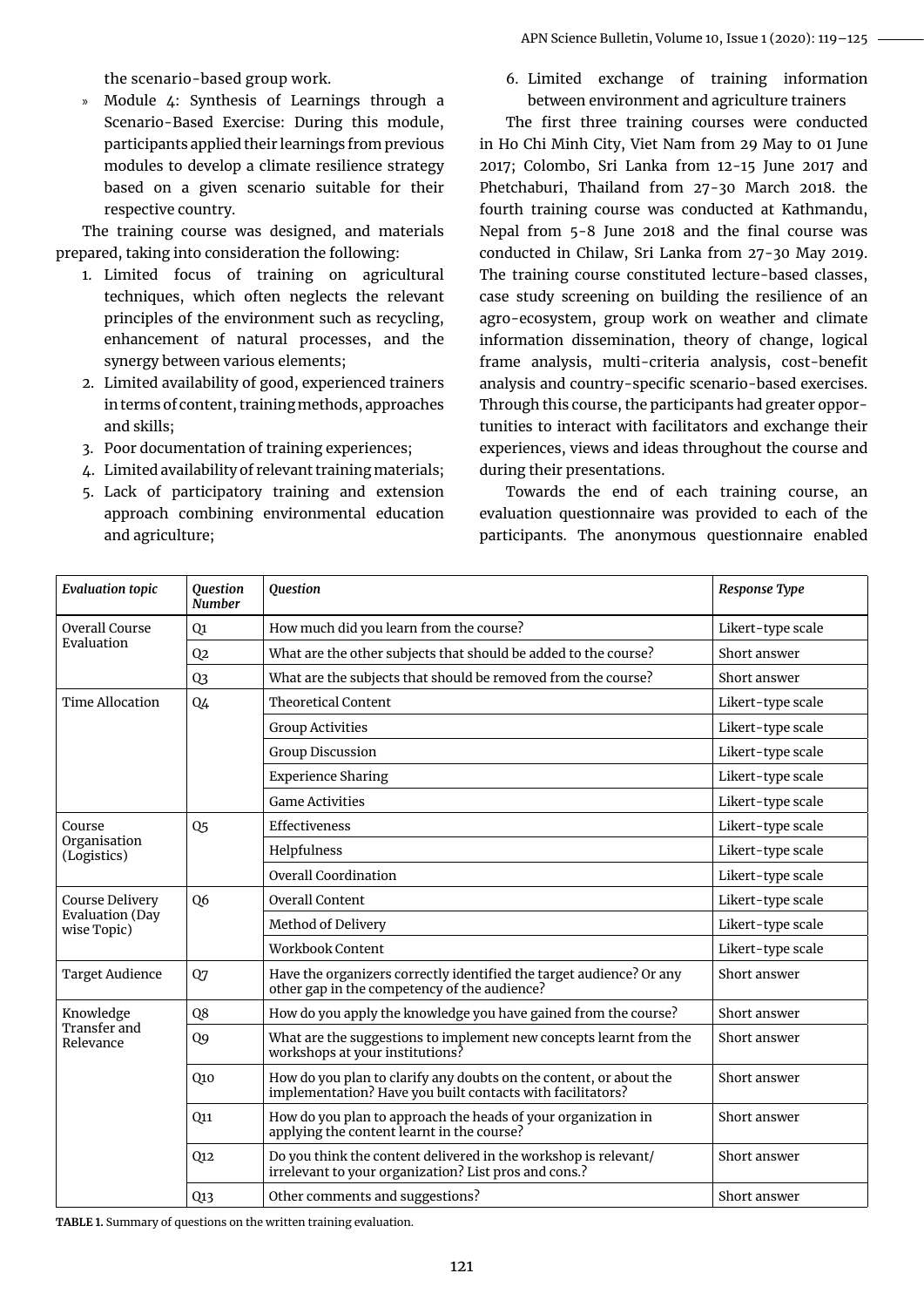to understand the expectations of the participants and also enabled to evaluate the knowledge gained during the training [\(Verhougstraete, Brothers, Litaker,](#page-6-3) [Blackwood, & Noble, 2015](#page-6-3)), overall training experience, training material, training technique/environment and organization. The evaluation questionnaire comprised of several Likert-type ([Chang, 1994;](#page-6-4) [Croasmun & Lee,](#page-6-5) [2011](#page-6-5); [Boone & Boone, 2012](#page-6-6); [Sullivan & Artino Jr, 2013](#page-6-7)) scaled questions ([Verhougstraete et al., 2015](#page-6-3)) as well as open-ended questions aimed at supporting the Likerttype scaled questions. Responses for Likert-type scaled questions were evaluated using percent agreement. A thematic classification of the open-ended questions was also carried out. The evaluation aimed to obtain participants feedback on the following: 1) overall training experience; 2) time allocation on training components; 3) course delivery including training material and method and 4) knowledge transfer and relevance. The questionnaire provided is summarized in Table 1, including the type of answer, i.e. Likert-type scale or short answer. The evaluation was carried out with input from capacity development experts within the organization.

#### **3. Results and discussion**

Participants' responses to the evaluation questionnaire were mostly constructive and in most of the cases positive. The following section discusses the feedback from participants (questionnaire responses) and analyses the lessons learnt from the training courses. The data analysis has been carried out for only the workshops held in Sri Lanka, Thailand and Nepal as the Viet Nam training course was a pilot run of the developed training modules and responses to the questionnaire are not comparable with the other three countries. In fact, some of the questions of the questionnaire were modified or added after the Viet Nam pilot training, and thus the response is not comparable.

#### **3.1 Overall evaluation of the course**

As shown in Figure 1, participants from Sri Lanka and Thailand expressed more positive views in their evaluations than participants in the Nepal training course. In addition to the analysis results below, the responses to the short answer questions depicted that the participants expected further knowledge on means of communication of ecosystem resilience practices to the farming community. They also expected knowledge on flood forecasting, examples of cost-benefit analysis carried out in various projects as well as country-specific examples on change management. It was also informed that a module on proposal development on ecosystem resilience would have been beneficial. One of the reasons

for low satisfaction of participants in the Nepal training is lack of information on climate change impacts and resilience in Nepal [\(Gurung & Bhandari, 2009\)](#page-6-8) and more focus on theoretical concepts than practical examples from Nepal or countries with similar ecosystems. It was also reported through the short questions that although the course was on ecosystem resilience in changing climate [\(Bhatta et al., 2015](#page-6-9); [Isabelle & Darling, 2010](#page-6-10)), considerable time was devoted to basic concepts and disaster.



**Figure 1.** Country-wise evaluation of the course.

#### **3.2 Time allocation**

The time allocation on various components of the course, e.g. theoretical content, activities, the scope of interaction with the facilitator and opportunity to share amongst participants were evaluated through Q4. The analysis results are given in Figure 2. The analysis was carried out by compiling responses of all participants from three countries. It was observed that most of the participants in all three countries gave an average scoring to the time allocation for each of the training components. It was observed that experience sharing was just adequate and could have been allocated more time.



**Figure 2.** Response on time allocation for various components of course from all the three countries.

#### **3.3 Course organization**

The course organization, including effectiveness and overall coordination, received a considerable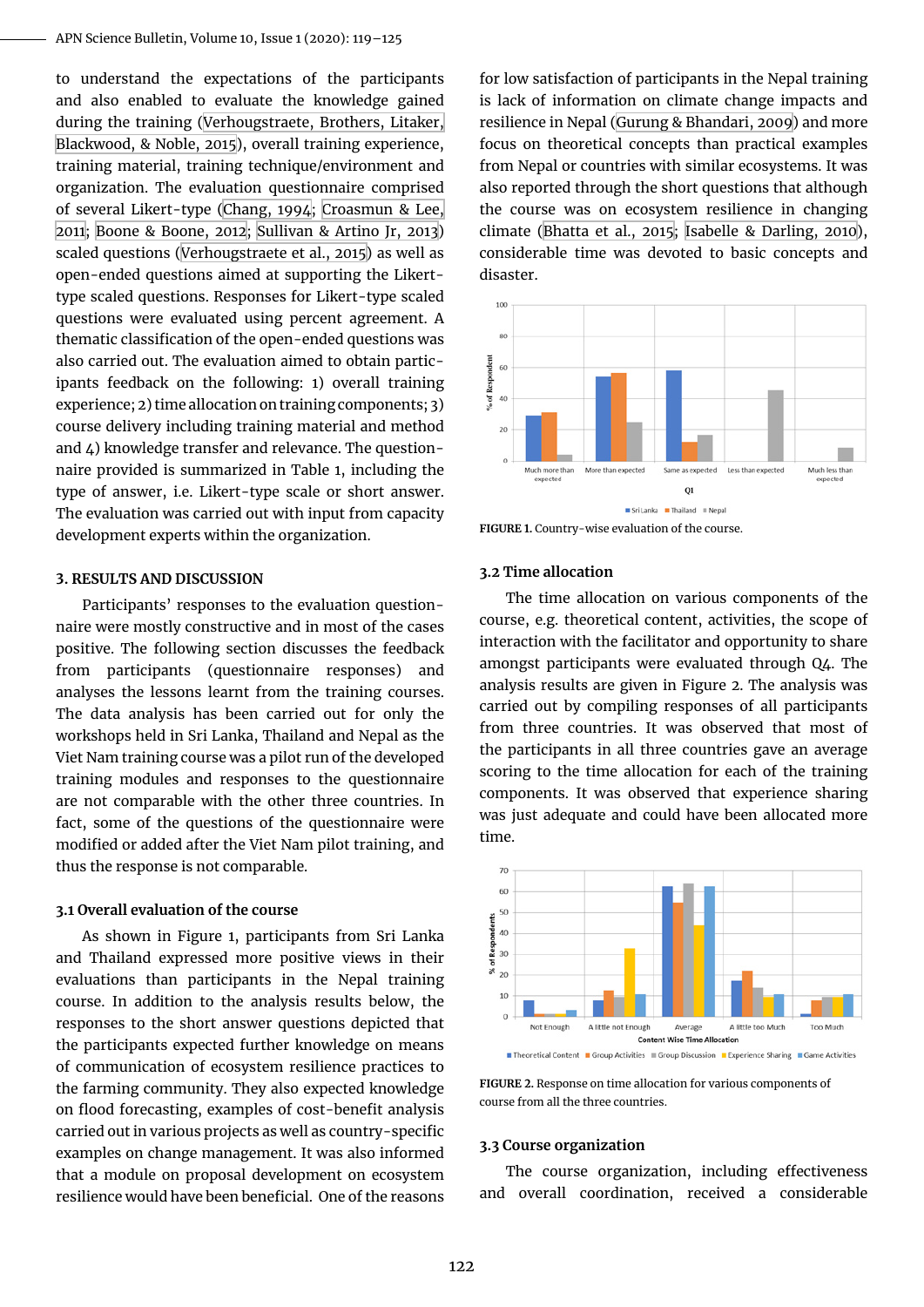satisfaction level from more than  $\mu$ 0% of the participants. In comparison, more than 40% were highly satisfied with the helpfulness of the course organizers. The majority believed that the logistics were adequate, and the overall coordination was satisfactory.



**Figure 3.** Satisfaction level of participants on course organization, including logistics from three countries.

### **3.4 Course delivery**

The evaluation also considered course delivery mechanism which tried to understand the participants view on the overall technical components of the course which constituted of four modules delivered over four days, as well as facilitators' competency. The responses of the participants' country-wise are analyzed below. The Likert scale for content was classified as 1 = not useful,  $2 = not so useful, 3 = average, 4 = useful, 5 =$ very useful while the Likert scale for Method of Delivery and Workbook Content were classified as 1 = strongly need improvement, 2 = need improvement, 3 = neutral,  $4 = \text{good}, 5 = \text{very good}.$  Figure 4, 5 and 6 shows that majority of the participants of the training course in three countries found the content useful or very useful and found the method of delivery and Workbook content good or very good.



**Figure 4.** Course delivery evaluation of Thailand Training Course.



Content 

**Figure 5.** Course delivery evaluation of Nepal Training Course



**Figure 6.** Course delivery evaluation of Sri Lanka Training Course.

Based on the analysis for individual countries, the average responses of participants (Likert, 1932) were also analyzed for questions 1,  $4.1 - 4.5$ ,  $5.1 - 5.3$  and  $6.1 - 6.3$  as shown below. The average response is calculated using the following formula:

$$
Average response = \frac{\sum_{i=1}^{5} L_1 f_1}{n}
$$

Where  $L_1$  = Value of the Likert scale response (from  $1$  to  $5$ ),

 $f_1$  = Number of the responses for the respective value of the Likert Scale and

 $n =$  Number of total responses

It should be noted that question  $4$  refers to time allocations, 5 refers to the ADPC logistics support, and 6 refers to the course delivery evaluations. Figure 7 indicates that the average response in Likert type scale question is average to good which indicates the overall success of the course.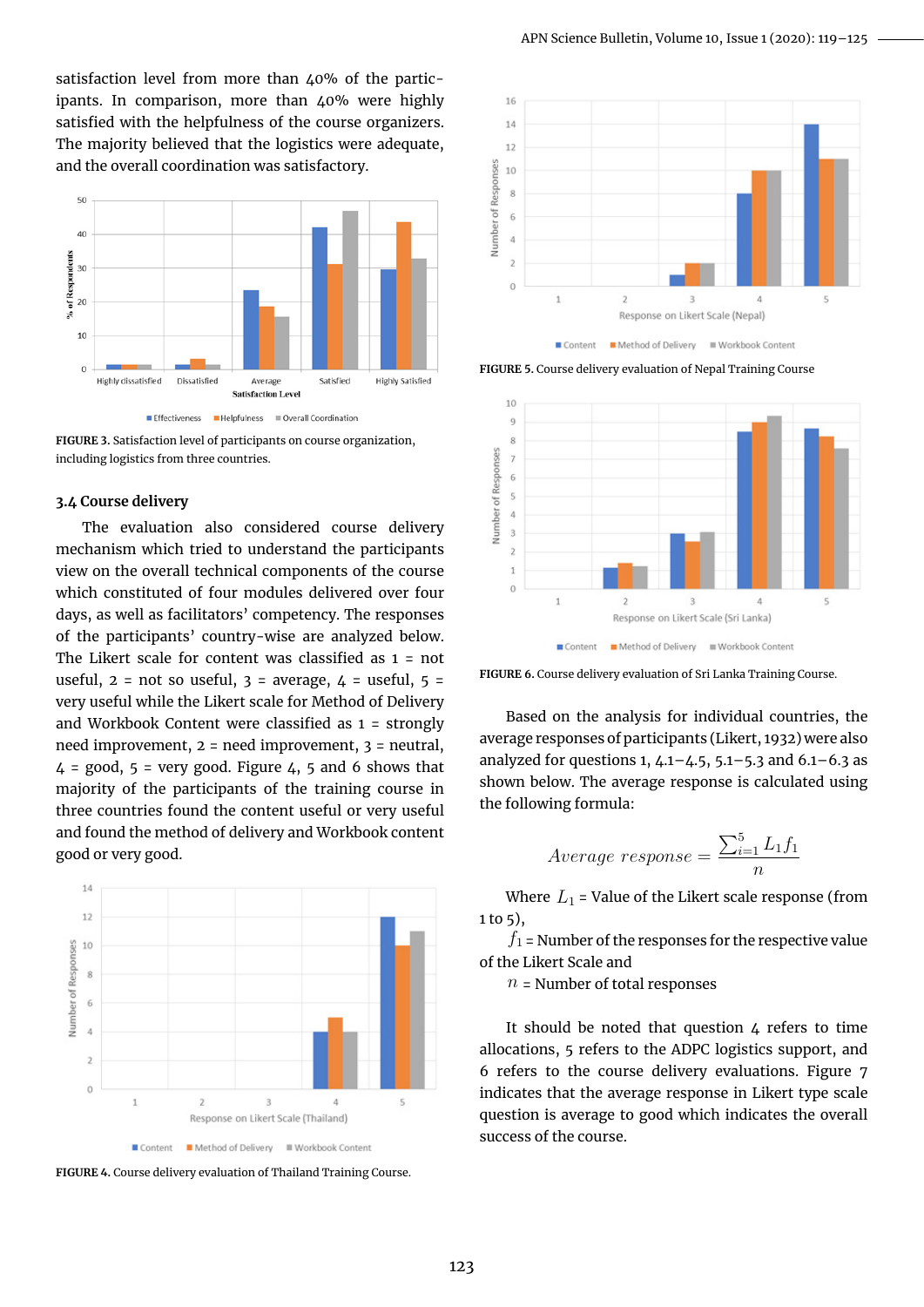

**Figure 7.** Average responses of participants from three countries to the Likert type scale questions.

## **3.5 Target audience, knowledge transfer mechanism and relevance**

Several short answer questions were also part of the evaluation questionnaire, and the response of the participants indicated that facilitators were competent enough to deliver the course and most of the participants indicated they were satisfied with the facilitators. Regarding the target audience, it was indicated that although there was a mix of participants from sectors, participation from some important stakeholders were missing, such as wildlife, agro-researchers and coastal management authorities. Regarding the transfer of knowledge gained through the training course most of the participants indicated that they foresee transfer of knowledge by the development of proposals in the subject area with relevant stakeholders, organizing training courses within their respective organization for knowledge dissemination and ground-level implementation. Some of the participants indicated that they would discuss with relevant authorities of the organization for integration into programs of the department. Regarding the relevance of the course to the organizations represented, the majority of participants indicated that the training course was highly relatable to their organizations' work profile.

#### **3.6 Future training course**

The training course evaluation questionnaire and personal feedback from participants taught us that the biggest impediments to the universal adoption of ecosystem resilience would be variability across users. While there is no immediate solution for this, but the key to success would be mainstreaming ecosystem resilience into the workflow of major sectors like agriculture, water resources, coastal systems and integrated approach amongst the stakeholders.

Following participants' feedback, we suggest implementing the points below in future training courses:

- 1. Reduce theoretical lecture time
- 2. Provide more practical-oriented lectures including an introduction to decision-making software tools
- 3. Increase group activities and critical thinking assignments
- 4. Increase time for cost-benefit and multi-criteria analysis
- 5. Enhance time management
- 6. Provide orientation on ecosystem resilience-related proposal writing for better mainstreaming in sectoral development plans

#### **4. Conclusion**

The four training courses gave a unique opportunity to initiate mainstreaming ecosystem resilience into various sectors of the government as well as integrating the idea among the research community. The key findings of the four training activities demonstrated that 1) practitioners and research members of the community with no prior experience could be effectively trained in four days to initiate integration of ecosystem resilience in their respective sectoral development plans; 2) The average set objectives of the training has been achieved in all the training courses and majority of participants have expressed satisfaction on the course content, delivery mechanism, time allocation and overall learning from the course; 3) some deviation can be observed in the training course organized in Nepal where the training course hasn't been able to meet the expectations of many of the participants which may be due to time management and the facilitators may not have correctly identified the audience before sharing knowledge; 4) it was also noticed that some participants have stated explicitly that in one or two instances facilitators contradicted on some information amongst themselves thus requiring a more co-ordinated approach to the training in future and 5) suggestions have been provided to share pre-course material to reduce time on theoretical aspects and devote more time in practice, seminar and group interactions. It was also found that the most successful workshop was held in Sri Lanka, and this may be attributed to better coordination, choosing the appropriate trainee organization and a well-defined mix of stakeholders.

During future workshops, we suggest a daily summary and group discussion to reiterate important concepts applied daily and to elicit further inquiries. The discussion offers participants the option to reflect, enquire and receive feedback from the facilitators in an informal setting. This also helps foster peer relationships